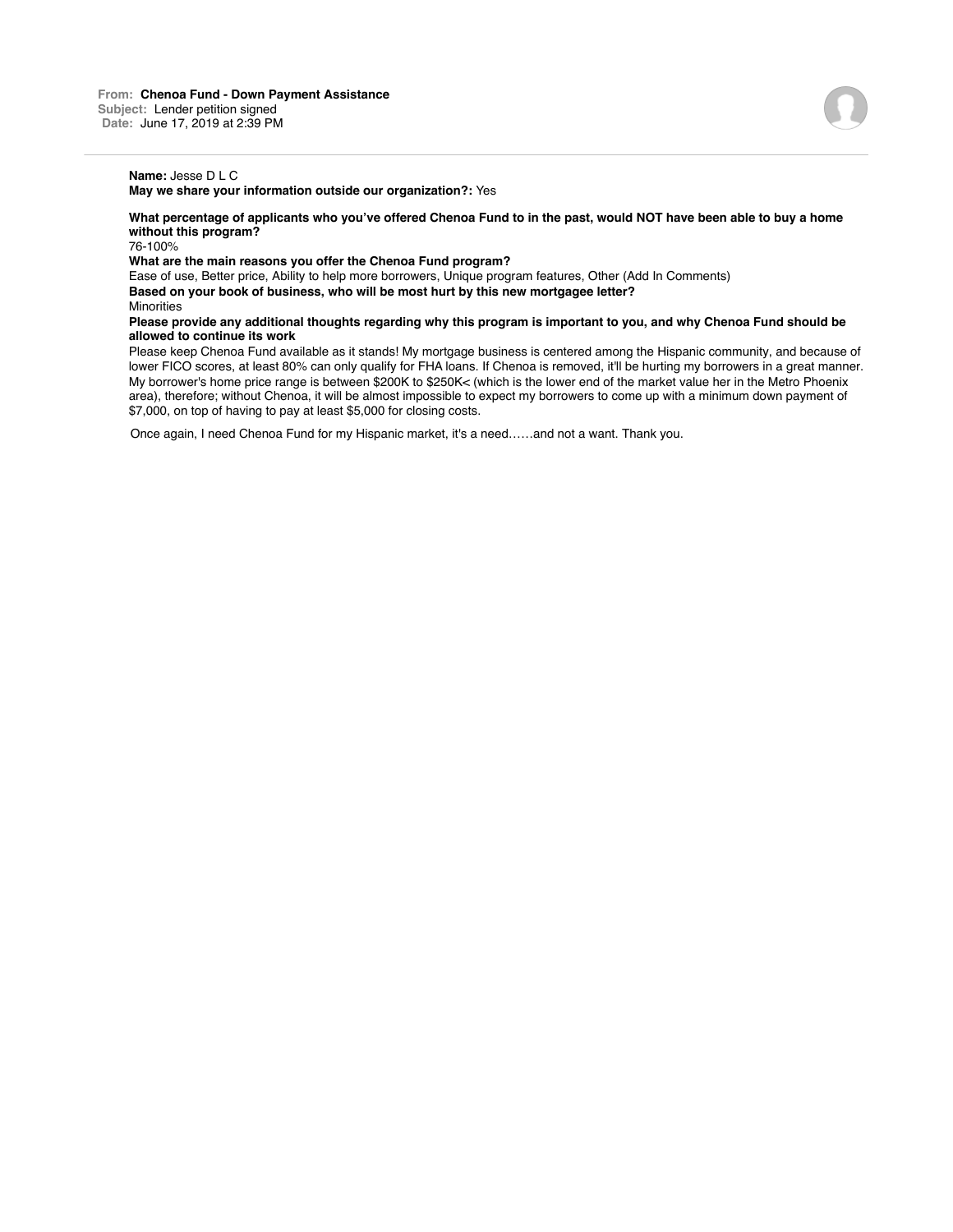# **Name:** Brian G.

**May we share your information outside our organization?:** Yes

**What percentage of applicants who you've offered Chenoa Fund to in the past, would NOT have been able to buy a home without this program?**

76-100%

**What are the main reasons you offer the Chenoa Fund program?**

Ability to help more borrowers

**Based on your book of business, who will be most hurt by this new mortgagee letter?**

All Races Equally

**Please provide any additional thoughts regarding why this program is important to you, and why Chenoa Fund should be allowed to continue its work**

It allows people to purchase a home. This allows them to start building wealth.

--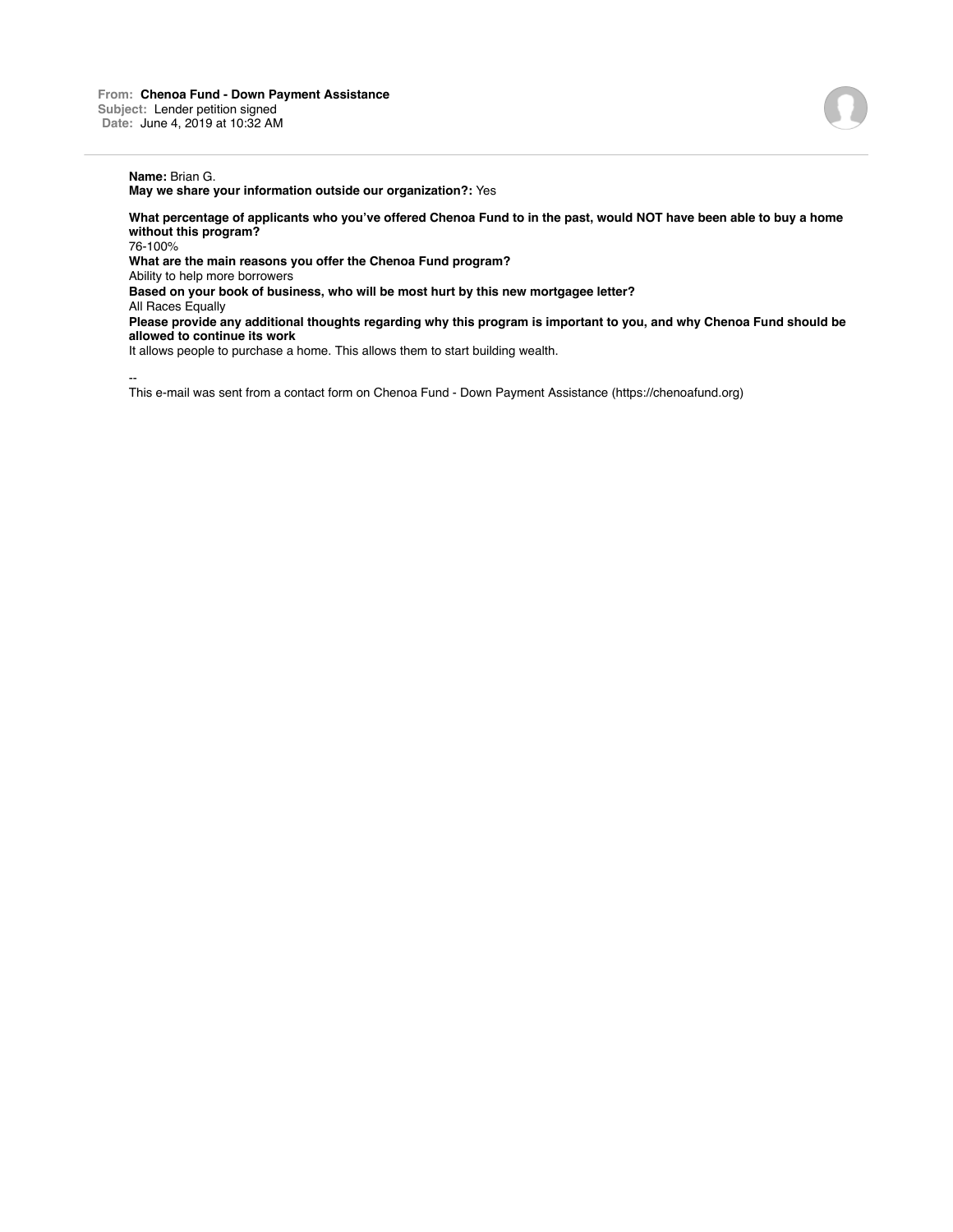

76-100% **What are the main reasons you offer the Chenoa Fund program?** Better price, Ability to help more borrowers, Unique program features **Based on your book of business, who will be most hurt by this new mortgagee letter?** Minorities **Please provide any additional thoughts regarding why this program is important to you, and why Chenoa Fund should be allowed to continue its work**

One of the challenges facing people today is the inability to save substantial amounts for down payment and closing costs needed to purchase a home. With rising rents, this is becoming an even greater challenge. However, potential buyers can afford to make their monthly rent payment and often the mortgage payment is the same or less than a rent payment. With home ownership being a key component of growing wealth in America, the Chenoa Fund down payment assistance has become an integral part of solving the problem of limited savings and enabling more people to become homeowners.

## **Name:** Brian C

**May we share your information outside our organization?:** Yes

--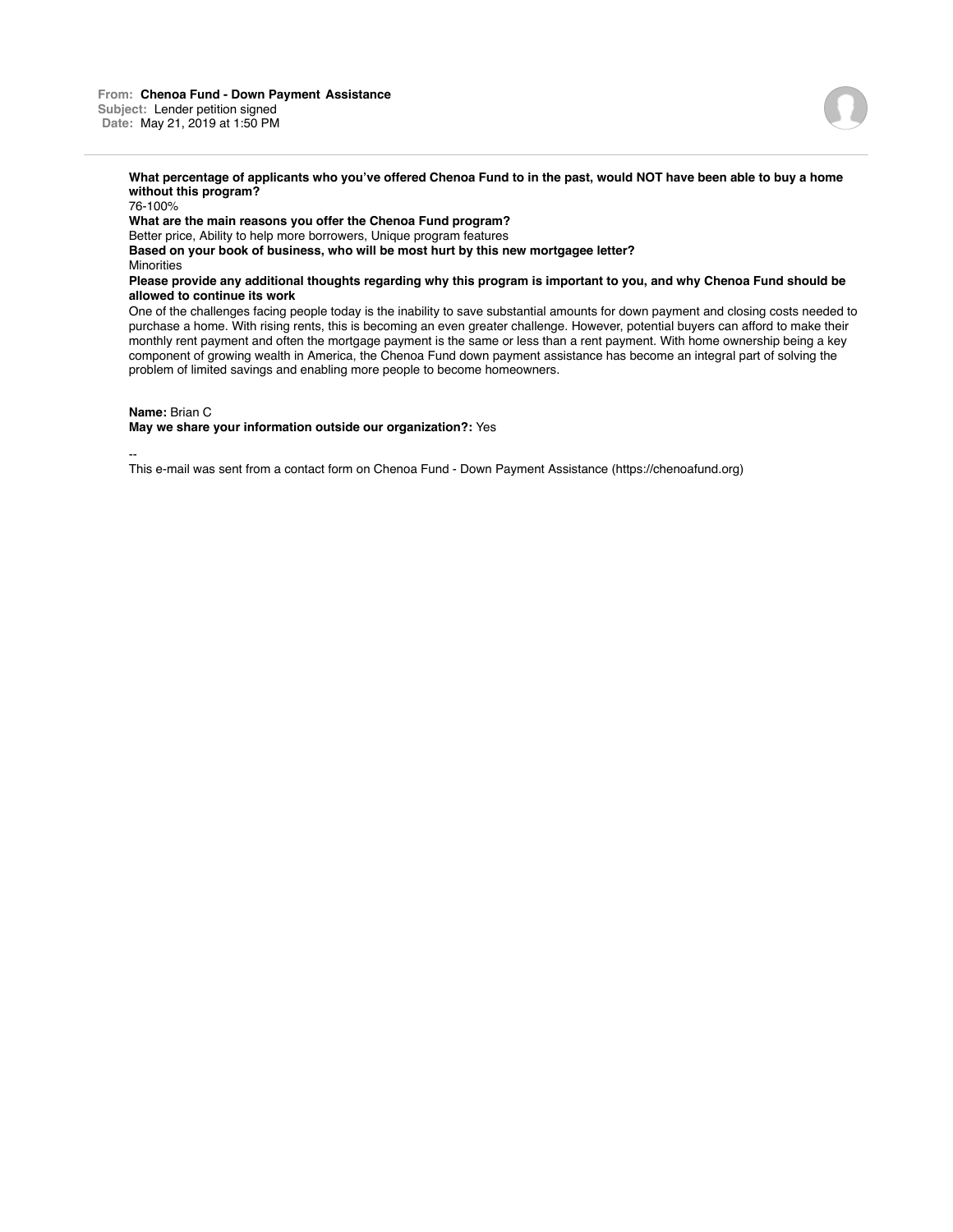

76-100%

**What are the main reasons you offer the Chenoa Fund program?**

Better price, Ability to help more borrowers, Unique program features

**Based on your book of business, who will be most hurt by this new mortgagee letter?** Minorities

**Please provide any additional thoughts regarding why this program is important to you, and why Chenoa Fund should be allowed to continue its work**

**Name:** Mike C **May we share your information outside our organization?:** Yes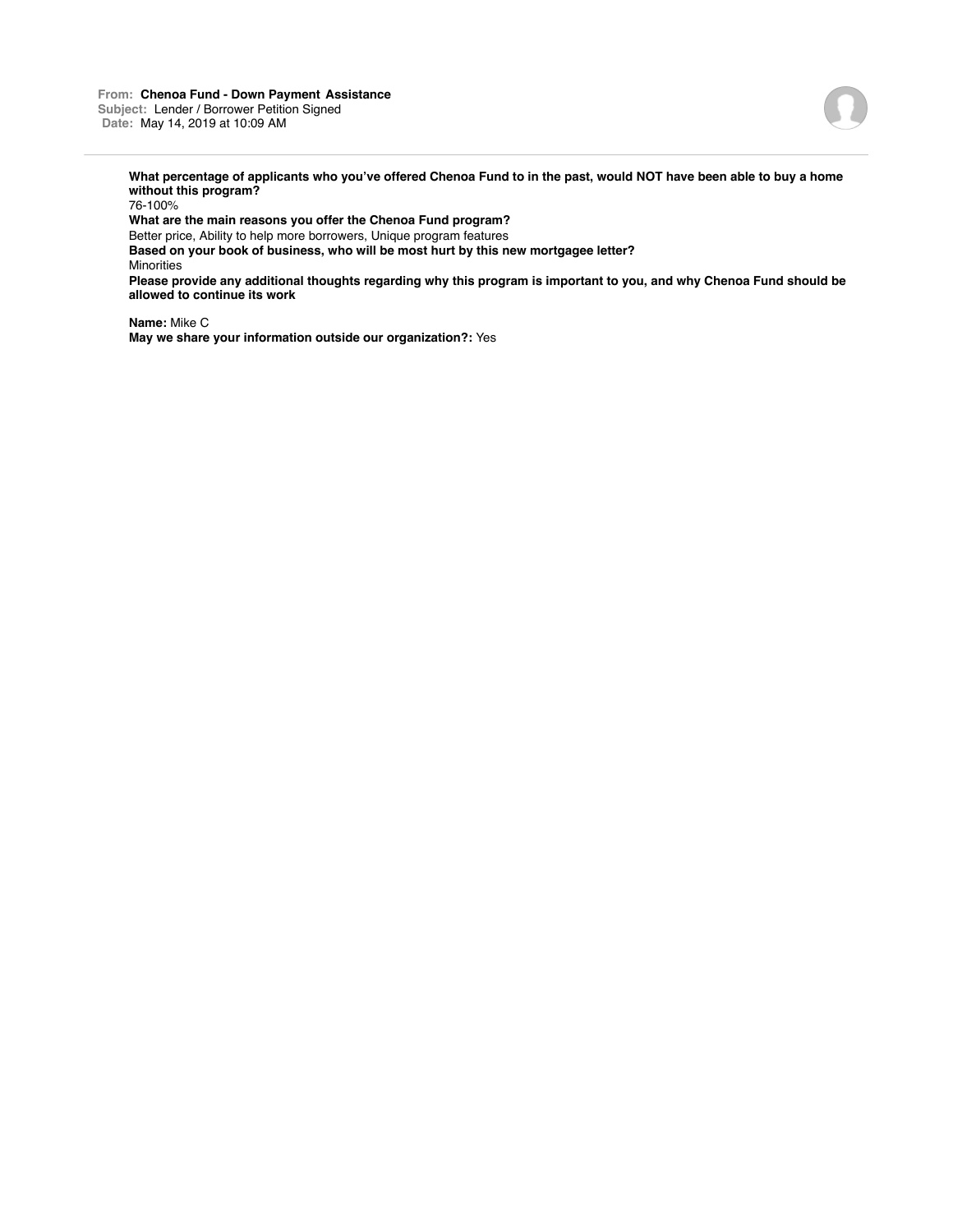

76-100%

**What are the main reasons you offer the Chenoa Fund program?**

Ease of use, Better price, Ability to help more borrowers, Unique program features **Based on your book of business, who will be most hurt by this new mortgagee letter?**

All Races Equally

**Please provide any additional thoughts regarding why this program is important to you, and why Chenoa Fund should be allowed to continue its work**

**Name:** Michelle L **May we share your information outside our organization?:** Yes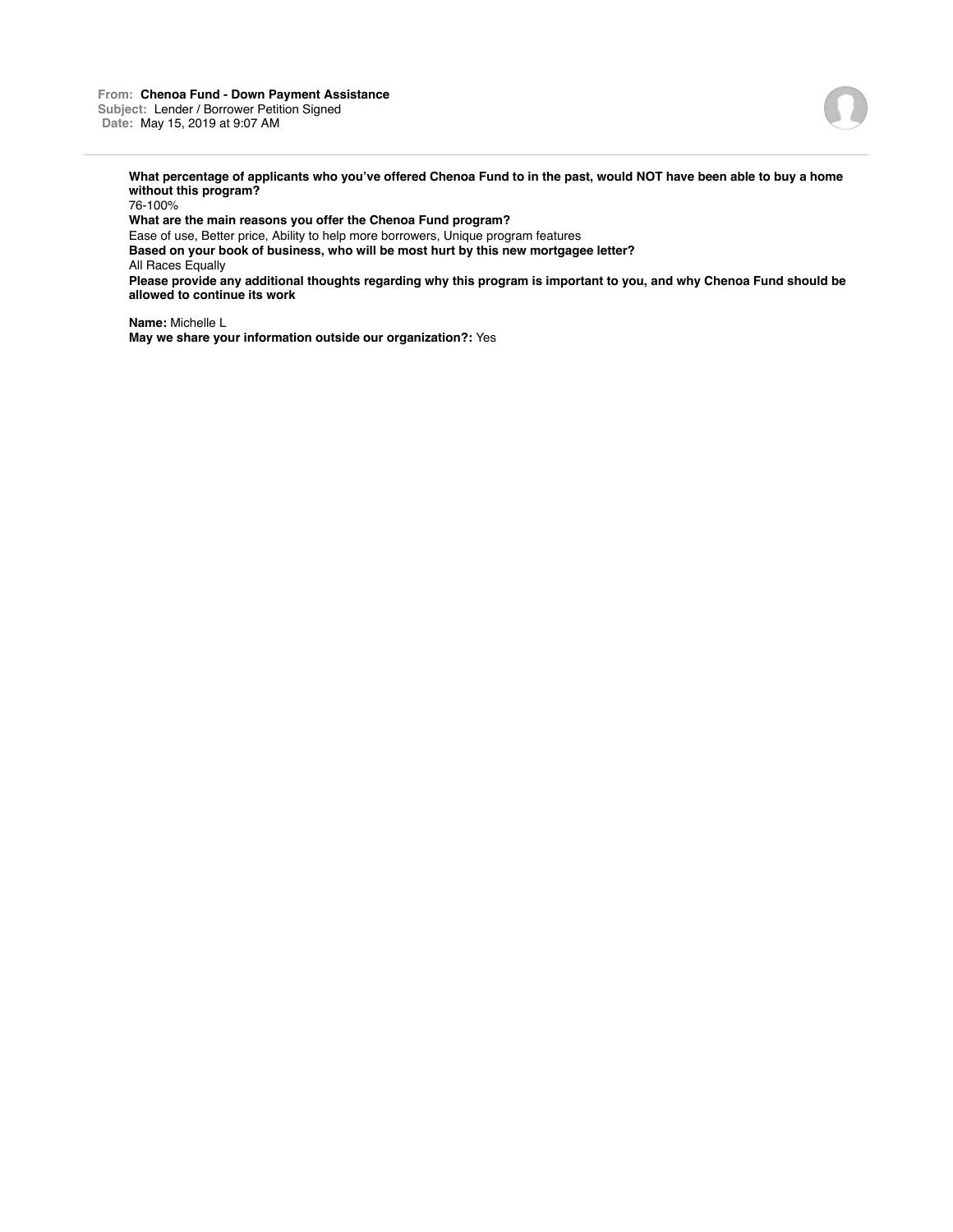

76-100%

**What are the main reasons you offer the Chenoa Fund program?**

Ability to help more borrowers, Unique program features

**Based on your book of business, who will be most hurt by this new mortgagee letter? Minorities** 

### **Please provide any additional thoughts regarding why this program is important to you, and why Chenoa Fund should be allowed to continue its work**

This is a unique loan that allows people to buy a home when they would not be able to normally. With this loan people are able to actually save money v. rent. The clients that I have helped with this loan are the working class people that are so appreciative and have been great for the neighborhoods that they move into.

**Name:** Michael B **May we share your information outside our organization?:** Yes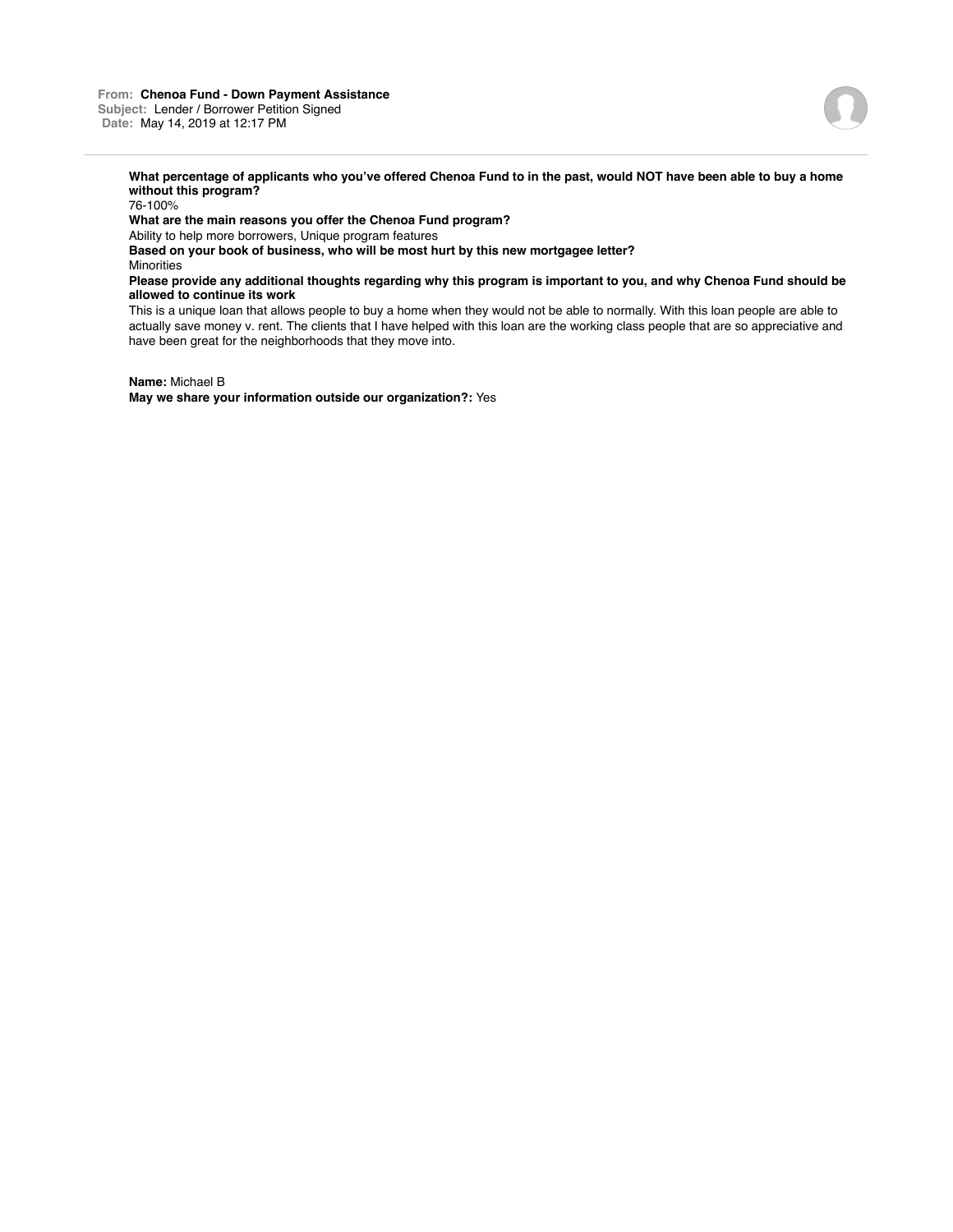#### **From: Chenoa Fund - Down Payment Assistance Subject:** Lender / Borrower Petition Signed **Date:** May 14, 2019 at 10:04 AM



**What percentage of applicants who you've offered Chenoa Fund to in the past, would NOT have been able to buy a home without this program?**

76-100%

**What are the main reasons you offer the Chenoa Fund program?**

Ability to help more borrowers

**Based on your book of business, who will be most hurt by this new mortgagee letter?**

Minorities

**Please provide any additional thoughts regarding why this program is important to you, and why Chenoa Fund should be allowed to continue its work**

**Name:** Jim N **May we share your information outside our organization?:** Yes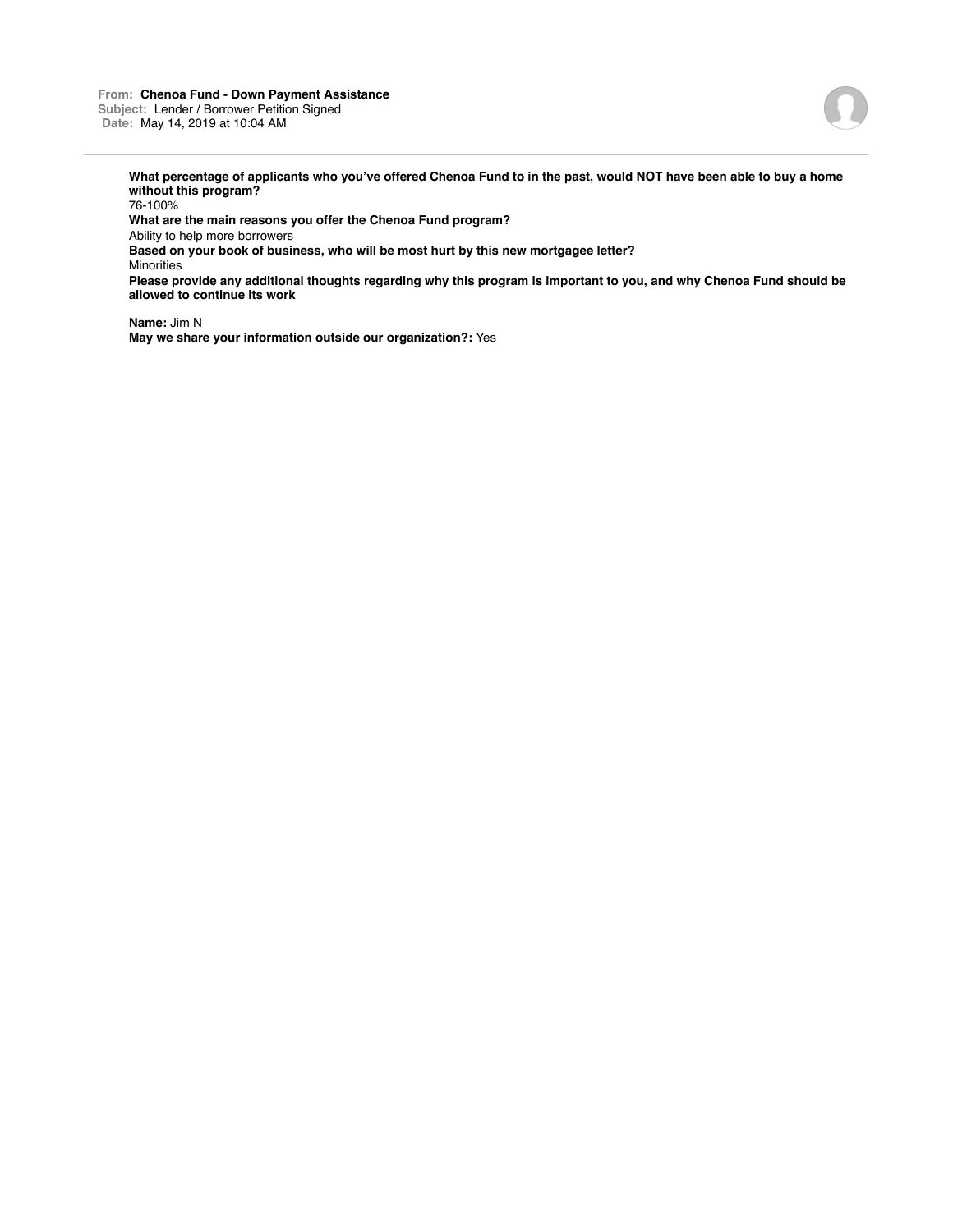

76-100%

**What are the main reasons you offer the Chenoa Fund program?**

Ability to help more borrowers, Unique program features

**Based on your book of business, who will be most hurt by this new mortgagee letter?**

All Races Equally

**Please provide any additional thoughts regarding why this program is important to you, and why Chenoa Fund should be allowed to continue its work**

This program has made buying a home possible for so many families that wouldn't be able to qualify without it. Removing this program takes a large chunk of people out of the qualifying range for purchasing. I think the removal of this program is very unfair and should be reinstated.

**Name:** Jessica K

**May we share your information outside our organization?:** Yes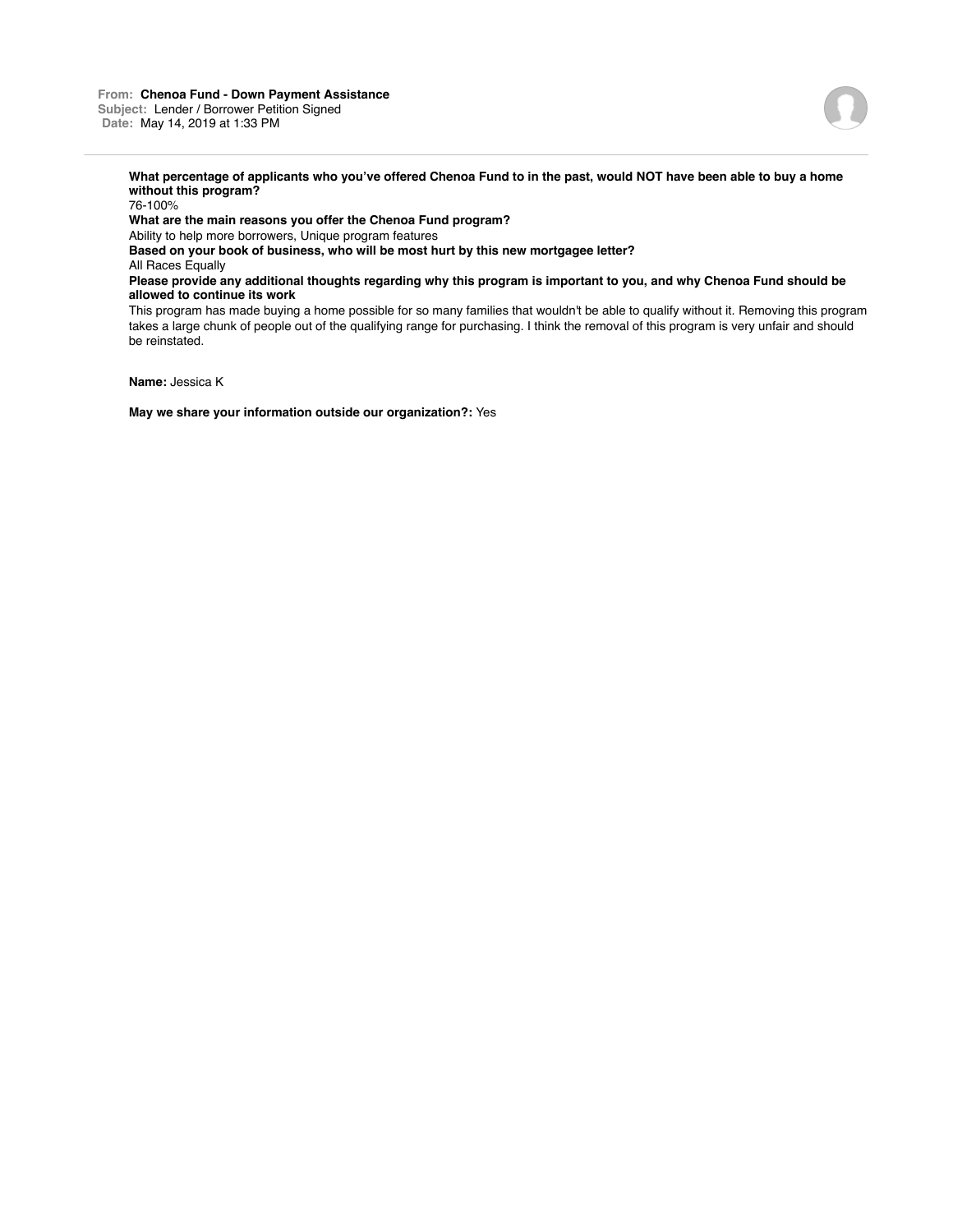**From: Chenoa Fund - Down Payment Assistance Subject:** Lender petition signed **Date:** May 15, 2019 at 10:32 AM



**What percentage of applicants who you've offered Chenoa Fund to in the past, would NOT have been able to buy a home without this program?**

76-100% **What are the main reasons you offer the Chenoa Fund program?** Ease of use, Ability to help more borrowers, Unique program features **Based on your book of business, who will be most hurt by this new mortgagee letter?** Minorities **Please provide any additional thoughts regarding why this program is important to you, and why Chenoa Fund should be allowed to continue its work**

**Name:** Doris M

**May we share your information outside our organization?:** Yes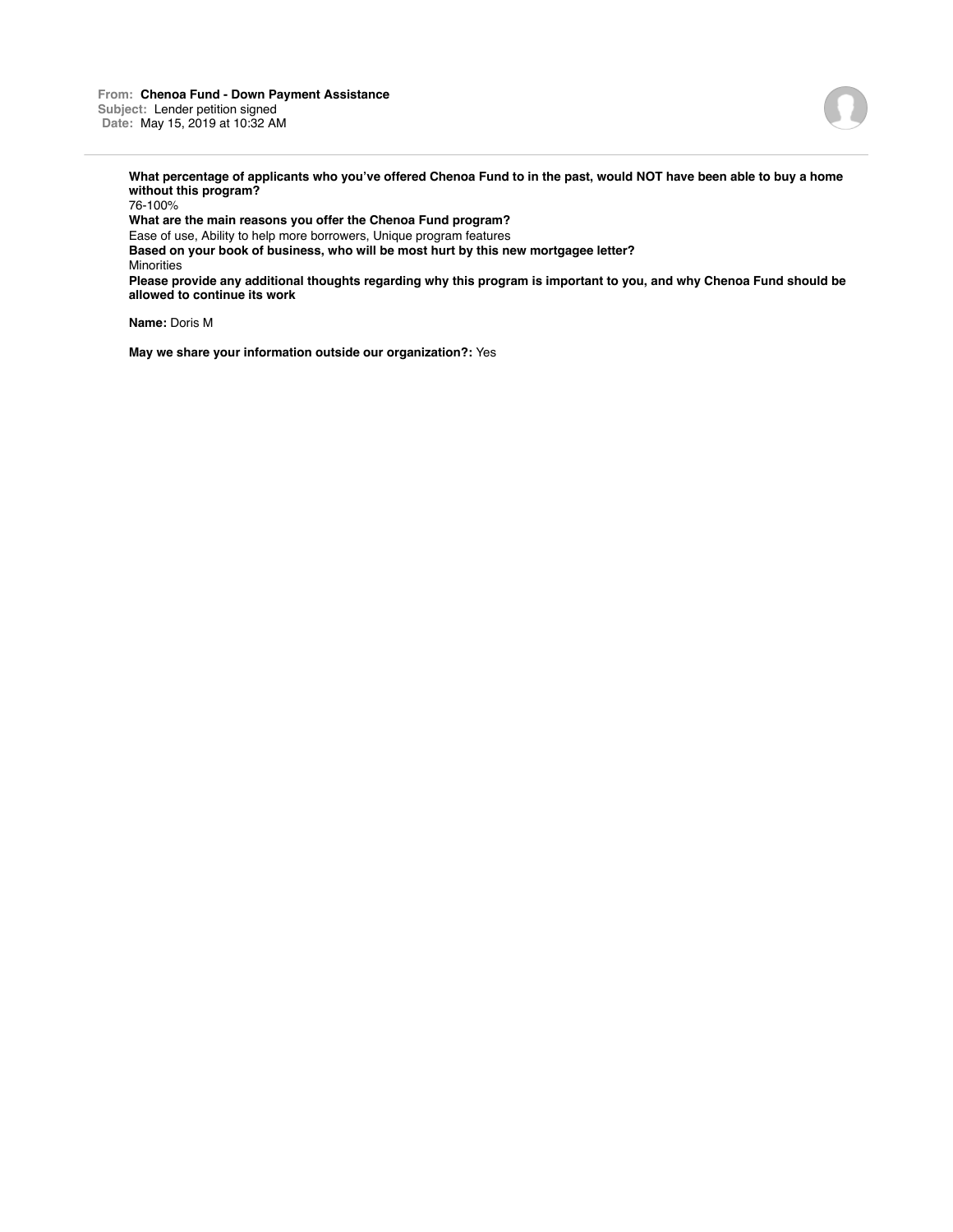**From: Chenoa Fund - Down Payment Assistance Subject:** Lender petition signed **Date:** May 21, 2019 at 12:46 PM

**What percentage of applicants who you've offered Chenoa Fund to in the past, would NOT have been able to buy a home without this program?** 76-100% **What are the main reasons you offer the Chenoa Fund program?** Ability to help more borrowers **Based on your book of business, who will be most hurt by this new mortgagee letter?** Minorities **Please provide any additional thoughts regarding why this program is important to you, and why Chenoa Fund should be allowed to continue its work** So many success stories in so little time since the inception of the program. Chenoa continues to serve all peoples and is just getting started doing so.

**Name:** DAMON P **May we share your information outside our organization?:** Yes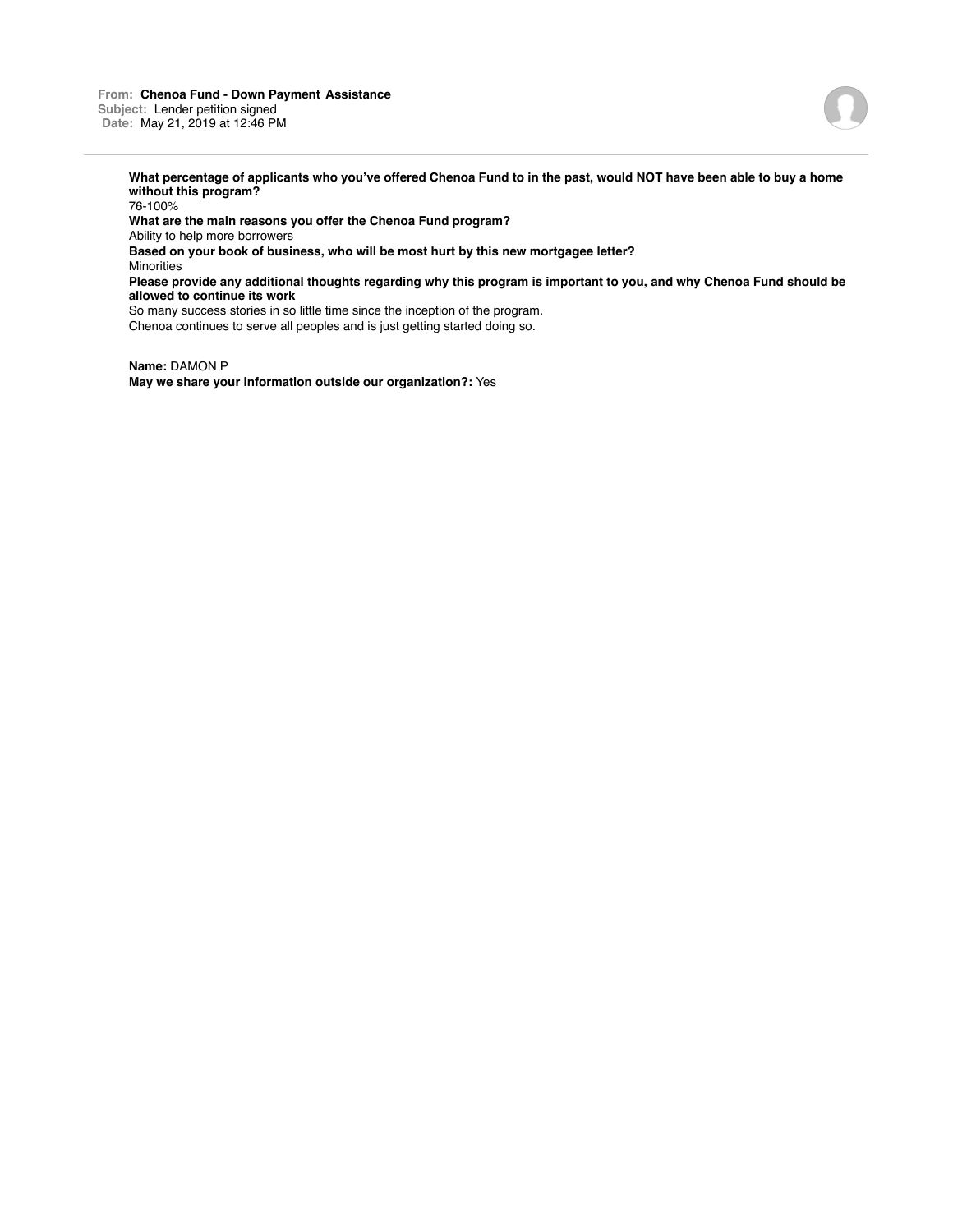

76-100%

**What are the main reasons you offer the Chenoa Fund program?**

Ease of use, Better price, Ability to help more borrowers, Unique program features

**Based on your book of business, who will be most hurt by this new mortgagee letter?** All Races Equally

**Please provide any additional thoughts regarding why this program is important to you, and why Chenoa Fund should be allowed to continue its work**

**Name:** Connor G **May we share your information outside our organization?:** Yes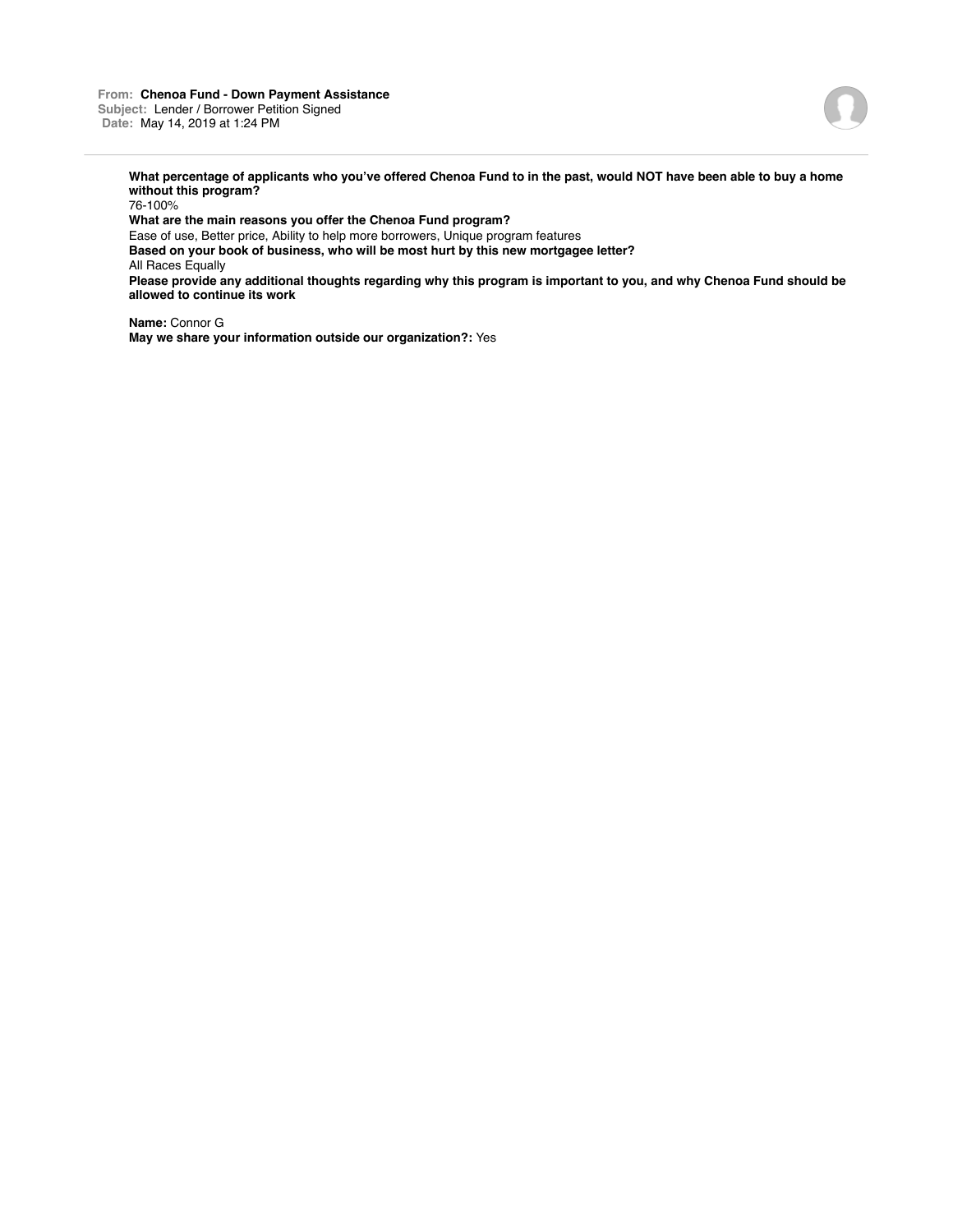76-100% **What are the main reasons you offer the Chenoa Fund program?** Ability to help more borrowers **Based on your book of business, who will be most hurt by this new mortgagee letter?** All Races Equally **Please provide any additional thoughts regarding why this program is important to you, and why Chenoa Fund should be allowed to continue its work** Home sales fuel our economy and Lower out of pocket costs to purchase a homemade possible by the Chenoa Fund make it much easier for all to acquire. It is much harder for many reasons for people to purchase a home but when they are able to purchase, the local area is a better and more stable place.

**Name:** Michael B

**May we share your information outside our organization?:** Yes

--